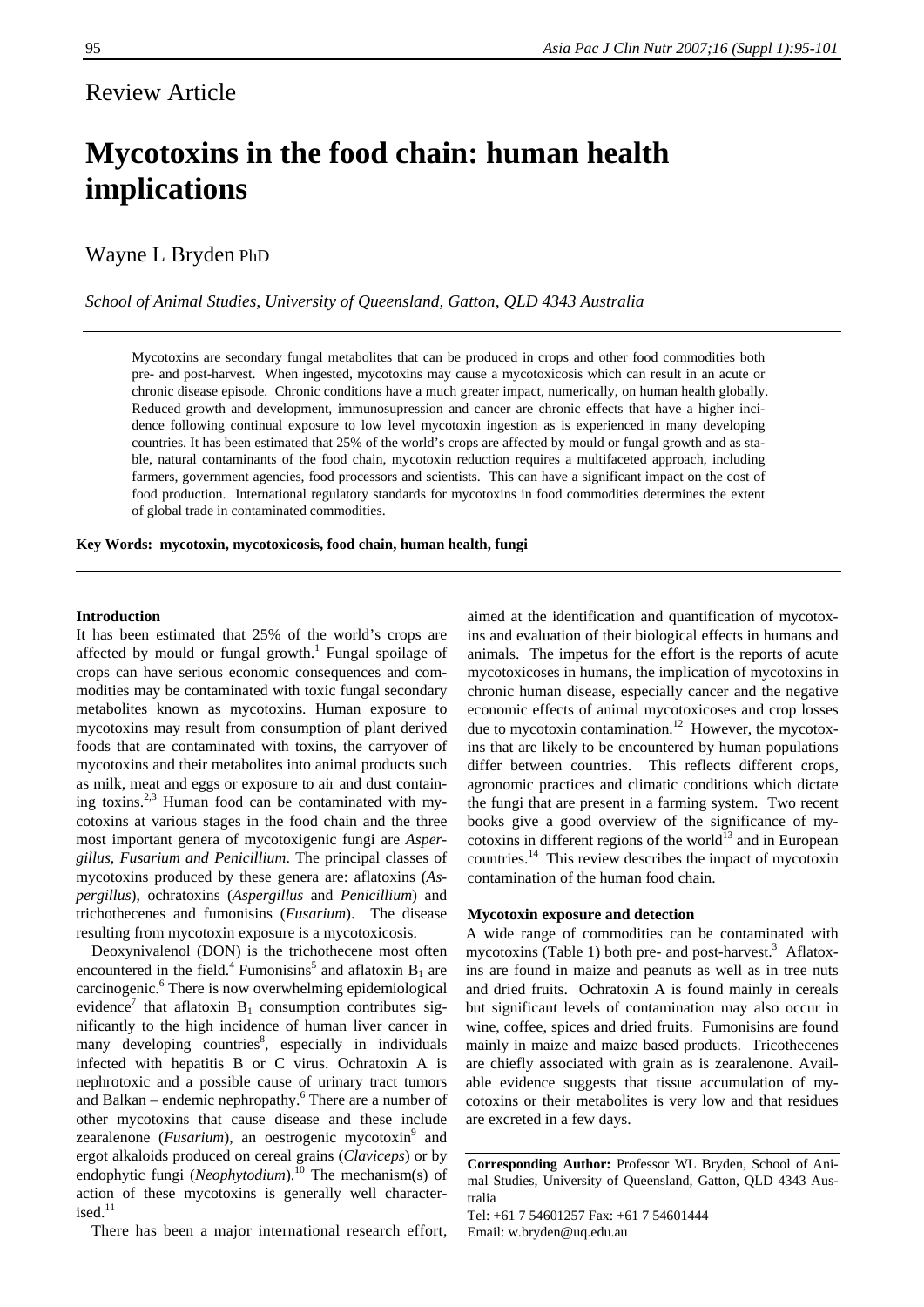| Disease                    | Mycotoxin source            | <b>Fungus</b>                            |
|----------------------------|-----------------------------|------------------------------------------|
| Akakabio-byo               | Wheat, barley, oats, rice   | Fusarium spp.                            |
| Alimentary toxic aleukia   | Cereal grains (toxic bread) | Fusarium spp.                            |
| Balkan nephropathy         | Cereal grains               | Penicillium spp.                         |
| Cardiac beriberi           | Rice                        | Aspergillus spp., Penicillium spp.       |
| Celery harvester's disease | Celery (Pink rot)           | <i>Sclerontinia</i>                      |
| Ergotism                   | Rye, cereal grains          | Claviceps purpurea                       |
| Hepatocarcinoma            | Cereal grains, peanuts      | Aspergillus flavus, A. parasiticus       |
| Kwashiorkor                | Cereal grains               | Aspergillus flavus. A. parasiticus       |
| Neural tube defects        | Maize                       | Fusarium verticillioides, F.proliferatum |
| Oesophageal tumors         | Corn                        | Fusarium verticilloides, F.proliferatum  |
| Onyalai                    | Millet                      | Phoma sorghina                           |
| Reye's syndrome            | Cereal grains (grain dust)  | Aspergillus                              |
| Stachybotryotoxicosis      | Cereal grains, (grain dust) | Stachybotrys atra                        |

**Table 1.** Some human diseases in which mycotoxins have been implicated

The hydroxylated metabolite of aflatoxin  $B_1$ , aflatoxin  $M_1$  is excreted into milk from 1 to 6% of dietary intake.15,16 Ochratoxin A has been detected in blood, kidneys, liver and muscle tissue from pigs in several European countries.17,18 Residues of cyclopiazonic acid (CPA), a co-contaminant with aflatoxin, have been found in meat, milk and eggs.<sup>19</sup> After an extensive review of the literature, Pestka<sup>20</sup> concluded that trace levels of mycotoxins and their metabolites may carry over into the edible tissue (meat) of food producing animals. However, he concluded that to date there is no evidence to suggest that the levels of transmitted mycotoxins pose a threat of acute toxicity.

Ideally determination of exposure and diagnosis of a mycotoxicosis should depend upon the absence of other readily diagnosed diseases and the finding of a mycotoxin in suspect food. $21$  It is not enough to have isolated the fungus as one must be able to demonstrate the presence of biologically effective concentrations of the toxin. One difficulty in relying upon chemical analysis of food is that of obtaining a sample representative of the food which was consumed. Another major difficulty is analysis because of the vast array of chemical compounds that are mycotoxins. Detection of many of these compounds requires very sophisticated and expensive laboratory equipment and very skilled analytical chemists.<sup>22</sup> Application of immunological methods to mycotoxin analysis however, has seen the development of immunoassays which are rapid, repeatable and sensitive. Mycotoxins are non-antigenic, but an antibody response can be elicited to the toxin after conjugation to a protein or polypeptide carrier. The availability of antibodies to a number of mycotoxins has allowed the development of enzyme-linked immunosorbent assays (ELISA) for the detection of toxins in food commodities and residual mycotoxins or metabolites in body fluids or tissues.<sup>23</sup> Commercial ELISA kits, which are suitable for field use, have become available for aflatoxins, zearalenone, deoxynivalenol, ochratoxins and fumonisins.

The difficulty of relying on analytical data for determining mycotoxin exposure of human populations is the heterogeneous distribution of mycotoxins in food commodities, the time lag between toxin intake and the development of chronic disease and the inaccuracies of dietary questionnaires for determining food intake data. A more reliable and relevant indicator of individual exposure can be provided by biomarkers which can be determined in urine or blood. Biomarkers include parent compounds and metabolites or macromolecular adducts. An understanding of aflatoxin metabolism has allowed the development of a number of biomarkers, especially the aflatoxin albumen adduct that is measured in serum<sup>24</sup>. This marker has been used extensively to assess human exposure in epidemiological studies. Recently there has been demonstration of a specific mutation in the TP53 gene and this has contributed significantly to the identification of aflatoxin  $B_1$  as a human carcinogen.<sup>24</sup>

#### **Mycotoxins and human disease**

Mycotoxins have been associated with a number of human diseases, some acute and others chronic and a number of these diseases are listed in Table 1. Although mycotoxins have been implicated in these human illnesses, only rarely has a direct connection been established and much remains to be done to establish the aetiology of many suspect human mycotoxicoses. Beardall and Miller<sup>25</sup> have given a very detailed account of human illnesses that have been associated with mycotoxin ingestion. The many interacting factors in the pathogenesis of a mycotoxicosis (Fig 1) make diagnosis difficult as does confirming mycotoxin exposure. Chronic intake is the most widespread form of mycotoxin exposure and the consequences of this for human health are discussed below. Throughout history there are instances, especially following flood, famine and war, when acute mycotoxicoses have devastated human populations.<sup>26</sup>

Acute disease episodes have occurred recently following high levels of mycotoxin ingestion. Acute liver disease has been reported in India<sup>27</sup>, Malaysia<sup>28</sup> and Kenya<sup>29</sup> following aflatoxin consumption. Bhat *et al*<sup>30</sup> reported gastrointestinal pain and diarrhoea in an outbreak of foodbourne disease associated with high fumosin intake in India. Gastrointestinal symptoms including vomiting were apparent in humans after high levels of DON intake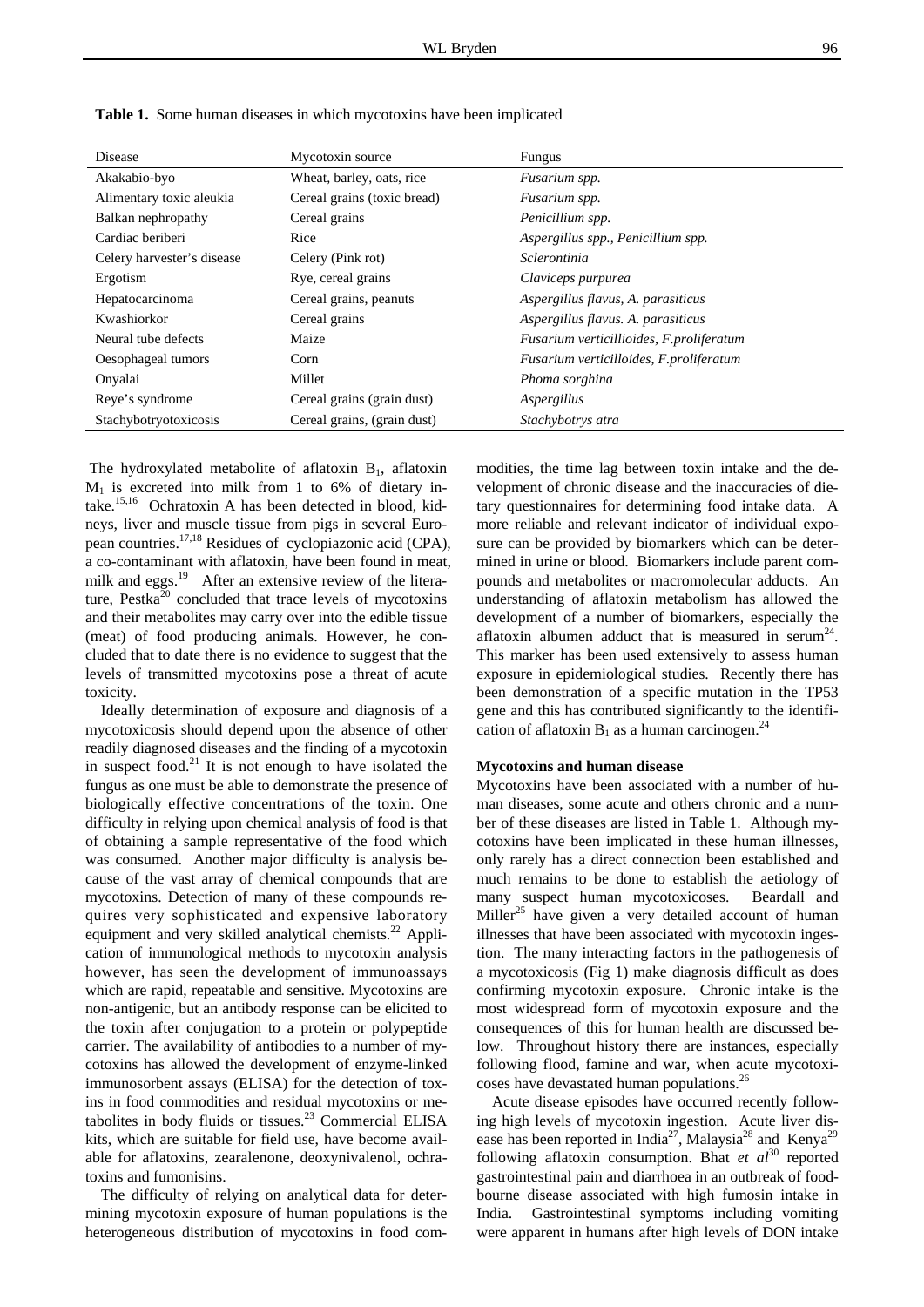

Figure 1. A simplified representation of some general relationships in a mycotoxicosis. Adapted from Bryden<sup>62</sup>

in China. $31$  A similar outbreak was observed in India when local villages consumed rain damaged wheat that contained DON and other trichotheces. $32$  There have been suggestions that zearalenone caused premature menarche in young girls in South America but these reports have not been substantiated.<sup>9</sup> Since the middle ages there have been episodes of ergotism reported in human populations in Europe and North America.<sup>26</sup> The most recent outbreak of gangrenous ergotism was in Ethiopia in 1978.<sup>33</sup>

#### **Chronic effects of mycotoxins in human populations**

In many regions of the world, dietary staples, especially cereal grains contain low levels of mycotoxins. The impact of regular low level intake of mycotoxins on human health is likely to be significant with a number of possible consequences including impaired growth and development, immune dysfunction and the disease consequences of alterations in DNA metabolism.

#### *Growth and development*

Numerous animal studies have shown that one of the first effects of mycotoxin ingestion is reduced feed intake and growth.<sup>34</sup> Gong *et al*<sup>35</sup> conducted a cross-sectional epidemiological survey in West Africa in which they determined the aflatoxin exposure of children between 9 months and 5 years of age and examined their growth, development and height against a WHO reference population. The study revealed a very strong association between exposure to aflatoxin in the children and both stunting and being underweight. Both conditions reflect

significant malnutrition and exposure of the children to aflatoxin *in utero* and subsequently after birth<sup>35</sup>. The children were also co-exposed to a number of infectious diseases and it is likely that the exposure to disease and aflatoxin would significantly compromise growth and development through reduced food intake and also the repartitioning of nutrients to maintain an upregulated immune system and away from growth and development<sup>36</sup>. There are reports linking kwashiorkor, a disease of malnutrition, to aflatoxin exposure.<sup>37,38</sup> However, it has not been established if the higher occurrence of aflatoxin adducts in children suffering from kwashiorkor is a cause or a consequence of the disease.

#### *Immunosupression*

Aflatoxin, trichothecenes, ochratoxin A, sterigmatocystin, rubratoxin, fumonisins, zearalenone, patulin, citrinin, wortmannin, fusarochromanone, gliotoxin and ergot alkaloids have been shown to cause immunosuppression and increase the susceptibility of animals to infectious disease.<sup>3</sup> Substantial evidence exists that mycotoxins can be immunotoxic and exert effects on cellular responses, humoral factors and cytokine mediators of the immune system.39,40 The effects on immunity and resistance are often difficult to recognise in the field because signs of disease are associated with the infection rather than the toxin that predisposed the individual to infection through decreased resistance and/or reduced vaccine or drug efficacy.<sup>40</sup> Moreover, in animal models, immunosuppressant effects of toxins occurs at lower levels of intake than do the toxin's effects on other parameters of toxicity such as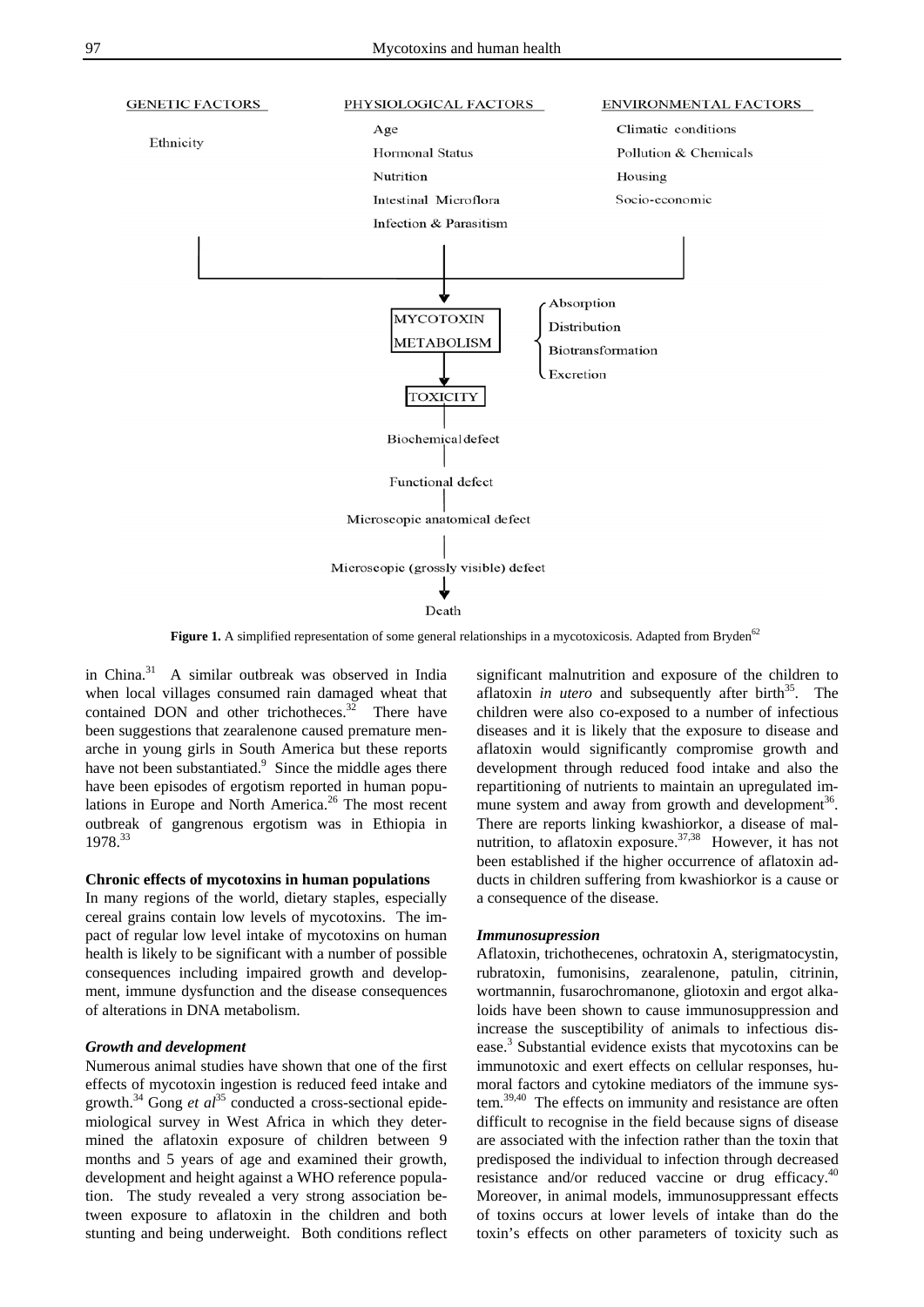feed intake and growth rate.

Recent studies in Gambian children<sup>41</sup> and in Ghanaian adults<sup>42</sup> show a strong association between aflatoxin exposure and reduced immunocompetence suggesting that aflatoxin ingestion decreases resistance to infection in human populations. Studies by Pestka and his colleagues<sup> $43$ </sup> have shown that DON can both stimulate and suppress the immune system. This has been demonstrated with the effect of DON on dysregulation of IgA and the development of kidney disease in animal models that closely resembles human glomerulo-nephritris IgA nephropathy.

#### *Carcinogenicity, mutagenicity and teratogenicity*

There has been extensive evaluation of the capacity of mycotoxins to interact with DNA and modify its action.<sup>11</sup> Mycotoxins may be carcinogenic (eg. fumonizins), carcinogenic and teratogenic (eg. ochratoxin) or carcinogenic, mutagenic and teratogenic (eg. aflatoxin) $11$ . When it was first appreciated some 40 years ago that aflatoxin was a potential carcinogen, it was this finding that gave significant impetus for the research that has subsequently been conducted to define the role of mycotoxins in human and animal disease. Wild and  $Turner<sup>24</sup>$  have extensively reviewed the mechanism of toxicity and carcinogenicity of aflatoxins.

There is now a significant body of evidence demonstrating human exposure *in utero* to a number of mycotoxins but the relevance of this exposure to birth defects or impaired embryonic developed has received relatively little attention. Cawdell-Smith *et al*<sup>44</sup> were able to identify some 40 mycotoxins that had been shown to be teratogenic and/or embryotoxic in animal models. However, most of these mycotoxins have only been evaluated in rapid screening assays that did not seek to delineate their potential teratoenicity during early pregnancy. Aflatoxin B1, ochratoxin A, rubratoxin B, T-2 toxin, sterigmatocystin and zearalenone have been shown experimentally to be teratogenic in at least one mammalian species. Recent epidemiological investigations of human populations in Texas, China, Guatemala and southern Africa that rely on foods prepared from maize, which is often contaminated with fumonisins, found a significantly higher incidence of neural tube defects in babies. $45$  Interestingly, fumonisins perturb folate metabolism<sup>46</sup> and folate deficiency is a known cause of neural tube defects in human embryos.

#### **Strategies for reducing mycotoxin risk**

In addition to the genetic capacity of the fungus, mycotoxin production depends on many factors. Moisture and temperature are two factors that have a crucial effect on fungal proliferation and toxin elaboration. In the preharvest period, crops that have experienced significant stress whether it be from drought or insects can succumb to fungal invasion. Prior to harvest, preventive measures begin with good agronomic practices including cultivating to improve plant vigour, the judicious use of insecticides and fungicides to reduce insect and fungal infestation, irrigation to avoid moisture stress, harvesting at maturity and breeding programmes to improve genetic resistance to fungal attack. $47$  During the post-harvest period,

control of moisture and temperature of the stored commodity will largely determine the degree of fungal activity48. Moisture content depends mostly on water content at harvest and can be modified by drying, aerating, and turning of the grain before or during storage. Apart from methods that modify the fungal environment many compounds are available that will inhibit mould growth. Organic acids, especially propionic acid, form the basis of many commercial antifungal agents used in the animal feed industry.47 Once formed, mycotoxins are very stable but many processing practices reduce the level of contamination as food commodities are processed prior to packaging for human consumption.<sup>3</sup>

 Approaches to detoxification of mycotoxin contaminated grain have included physical, chemical and biological treatments.<sup>3,49</sup> Methods include dehulling, washing, density segregation of contaminated from noncontaminated kernels, food processing practices and treatment with chemicals including sodium bisulfite, ozone, and ammonia. A diverse variety of substances have been investigated as potential mycotoxin-binding agents $50,51$  including synthetic cation or anion exchange zeolites, bentonite, hydrated sodium calcium aluminosilicate (HSCAS) and yeast cell wall preparations. HSCAS is a high affinity adsorbent for aflatoxins, capable of forming a very stable complex with the toxin and hence reducing its bioavailability and thereby diminishing the adverse effects and tissue accumulation of the toxin<sup>52</sup> A yeast cell wall-derived glucomannan prepared from *Saccharomyces cerevisiae* has been shown to efficiently adsorb aflatoxins, zearalenone and fumonisins $53$  A feed additive that is a stabilised bacterial species of *Eubacterium* can detoxify trichothecenes by removal of the epoxide group *in vivo* and is a novel approach to mycotoxin decontamination.<sup>54</sup>

The foregoing discussion highlights the need to develop strategies that minimise the production of mycotoxins in food commodities both before and after harvest. A knowledge of fungal ecology, toxicgenicity and food and animal production systems is required. Such an interdisciplinary understanding supports the principles of the HACCP (Hazard Analysis and Critical Control Points) approach for mycotoxin management.<sup>55</sup> However, in developing countries, these processes may not be economically feasible in many high risk regions and that is why it is often more prudent to look for other intervention strategies. In many African countries<sup>29</sup> the mycotoxin problem is related to insufficient food and the reliance on a single crop (eg. maize). In these situations, with high daily intake of the cereal, only moderate mycotoxin contamination levels are required to exceed recommended tolerable intake for mycotoxins. It has been demonstrated in animal studies and in some human studies that oltipraz is an effective agent in blocking aflatoxin adduct formation and it is believed that this predominantly reflects induction of aflatoxin detoxifying enzymes. $24$  Nevertheless, the multi-phase and long term development of hepatocellular carcinoma (HCC) may limit the effectiveness of chemotherapeutic agents It was the considered view of WHO that because of the interaction of aflatoxin with hepatitis B virus in the development of HCC, the most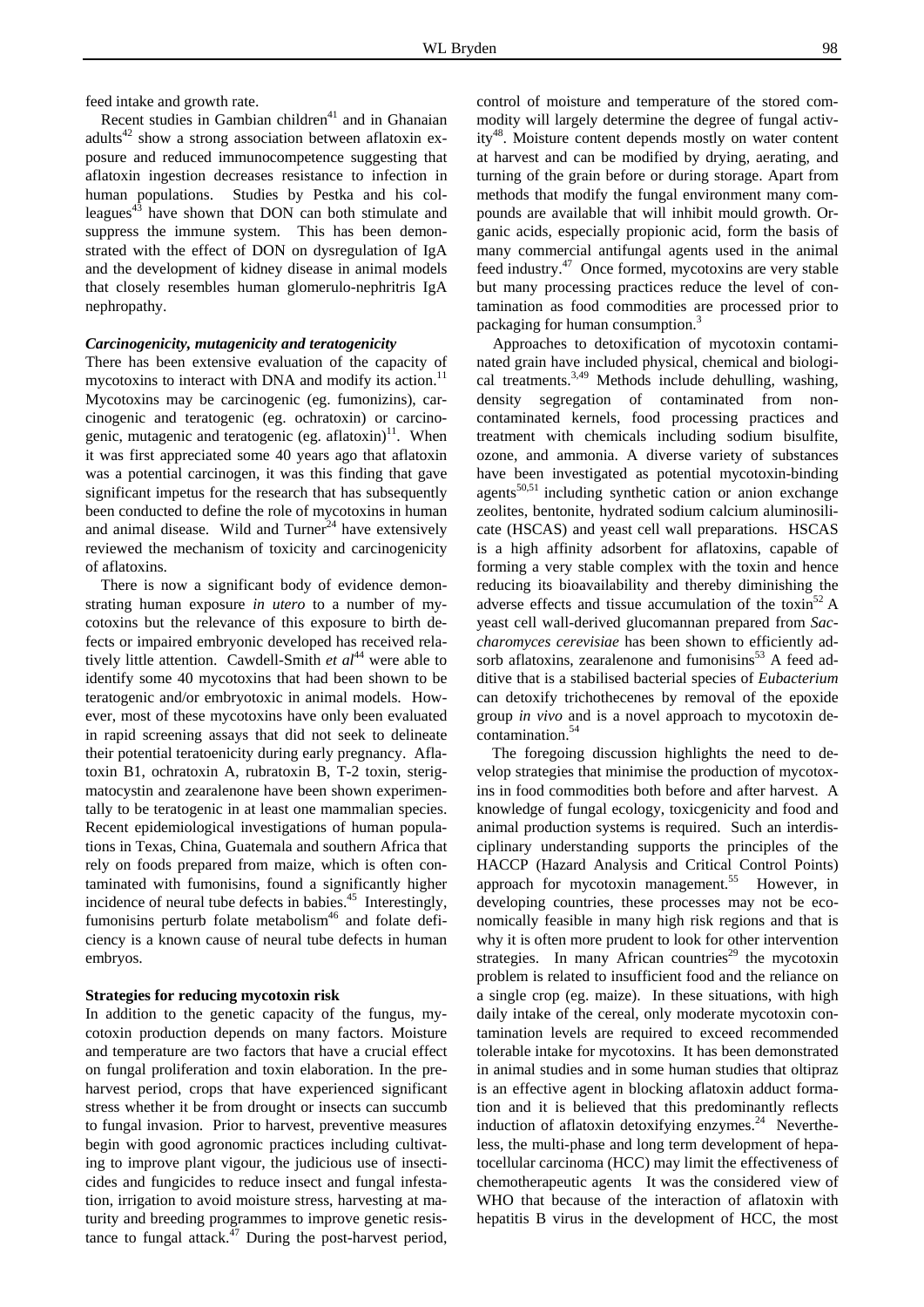cost effective approach to intervention is vaccination against viral infection.<sup>8</sup>

#### **Economic impact**

Mycotoxin contamination of the food chain has a major economic impact. However, the insidious nature of many mycotoxicoses make it difficult to estimate incidence and cost.47 In addition to crop losses and reduced animal productivity, costs are derived from the efforts made by producers and distributors to counteract their initial loss, the cost of improved technologies for production, storage and transport, the cost of analytical testing, especially as detection or regulations become more stringent and the development of sampling plans.<sup>56</sup> There is also a considerable cost to society as a whole, in terms of monitoring; extra handling and distribution costs; increased processing costs and loss of consumer confidence in the safety of food products. It is estimated that in developing countries, the greatest economic impact is associated with human health.<sup>12</sup> Delineating economic impact reflects the complexity of a mycotoxin contamination within the food chain. There is a clear need to protect consumers through regulations but at what cost?

A comprehensive risk and economic analysis of lowering the acceptable levels for fumonisins and aflatoxin in world trade demonstrated that the United States would experience significant economic losses from tighter controls.57 The developing countries, China and Argentina were more likely to experience greater economic losses than sub-Sahara Africa. The disturbing outcome of this detailed analysis was that tighter controls were unlikely to decrease health risks and may have the opposite effect.<sup>57</sup> In other words, very stringent international trade regulations could lead to the situation where exporting countries, especially developing countries, would retain higher risk commodities which would subsequently be available for their own populations; communities which are already exposed to higher levels of mycotoxins than consumers in developed countries.

#### **Concluding comments**

Mycotoxins are a food safety risk globally. International risk assessments have been performed by JECFA $^{58,59}$  for aflatoxin  $B_1$ , aflatoxin  $M_1$ , DON, fumonisins, ochratoxin A, T-2 toxin and HT-2 toxin. These analyses indicate that health risks from mycotoxins are generally orders of magnitude lower in developed countries that for populations from developing regions. The scope of the mycotoxin problem is readily understood when it is appreciated that there are many thousand secondary fungal metabolites $^{60}$ , the vast majority of which have not been tested for toxicity or associated with disease outbreaks. In developing countries it is likely that consumers will be confronted with a diet that contains a low level of toxin and in many cases, there may be other toxins present. For example, aflatoxins, fumonisins, DON and zearalenone may occur together in the same grain; many fungi produce several mycotoxins simultaneously, especially *Fusarium* species.61 Co-occurrence of mycotoxins is of special concern, for instance, in the case of fumonisins (a potent cancer promoter) and aflatoxin (a potent human carcinogen) where a complimentary toxicity mechanism

of action occurs.11 In Africa and Asia the co-occurence of these mycotoxins is common and a significant percentage of the population is infected with for Hepatitis B or C which leads to the conclusion that mycotoxins in these regions can have devastating human health effects. Implicit with these conclusions are the existence of syndromes of apparently unknown aetiology and epidemiology that may involve mycotoxins and the difficulty of establishing "no effect" levels for mycotoxins.

#### **References**

- 1. Mannon J. and Johnson, E Fungi down on the farm. New Scientist 1985;105:12-16
- 2. Jarvis BB. Chemistry and toxicology of molds isolated from water-damaged buildings. Mycotoxins and Food Safety; Adv. Expt. Med. Biol., 2002;504:43-52.
- 3. CAST. Mycotoxins: Risks in Plant, Animal and Human Systems. Report No. 139. Council for Agricultural Science and Technology, Ames, Iowa, USA.2003
- 4. Miller JD, ApSimon JW, Blackwell BA, Greenhalgh R and Taylor A. Deoxynivalenol: A 25 year perspective on a trichothecene of agricultural importance. In: Summerell B.A., Leslie J.F., Backhouse, D., Bryden W.L. and Burgess, L.W. eds. Fusarium: Paul E. Nelson Memorial Symposium APS Press, St. Paul, Minnesota 2001;pp. 310-320.
- 5. Marasas, W.F.O., Miller, J.D., Riley, R.T. and Viscontini, A. Fusmonisins - Occurrence, toxicology, metabolism and risk assessment. In: Summerell B.A., Leslie, J.F., Backhouse D., Bryden W.L. and Burgess L.W. eds. Fursarium: Paul E. Nelson Memorial Symposium. APS Press, St Paul, Minnesota 2001; pp. 332-359.
- 6. Peraica, M., Radic, B., Lucic, A. and Pavlovic, M. Toxic effects of mycotoxins in human health, Bull. WHO., 1999;77:754-766.
- 7. Wild, C.P. and Hall, A.J. Epidemiology of mycotoxinrelated disease. In: Howard D.H. and Miller J.D. eds. The Mycota VI. Human and Animal Relationships Spriger Verlag, Berlin, Germany 1996;VI:213-227
- 8. Henry, S.H., Bosch, F.X., Troxell, T.C. and Bolger, P.M. Reducing liver cancer – global control of aflatoxin. Science 1999;286:2453-2454.
- 9. Hagler, Jr. W.M., Towers, N.R., Mirocha, C.J., Eppley, R.M. and Bryden, W.L. Zearalenone: Mycotoxin or mycoestrogen? In: Summerell B. A., Leslie J.F., Backhouse, D., Bryden W.L. and Burgess, L.W. eds.Fursarium: Paul E. Nelson Memorial Symposium.APS Press, St Paul, Minnesota 2001;pp. 321-331.
- 10. Bryden, W.L. The many guises of ergotism. In: Colegate S.M. and Dorling P.R. eds. Plant-Associated Toxins: Agricultural, Phytochemical and Ecological Aspects, CAB International, Wallingford, U.K 1994;pp. 381-386.
- 11. Riley, R.T. Mechanistic interactions of mycotoxins: Theoretical considerations. In: Sinha K.K. and Bhatnagar D. eds. Mycotoxins in Agriculture and Food Safety Marcel Dekker, Inc., New York 1998;pp. 227-253.
- 12. Miller, J.D., Global significance of mycotoxins. In: Miraglia M., van Egmond H. , Brera C., Gilbert J. eds. Mycotoxins and Phycotoxins – Developments in Chemistry, Toxicology and Food Safety Alaken Inc., Ford Collins, Colorado. 1998;pp.3–15.
- 13. Barug, D., Van Egmond, H. Lopez-Garcia, R., van Osenbruggen, T. and Visconiti, A. (editors) Meeting the Mycotoxin Menace. Wageningen Academic Publishers, The Netherlands, 2004;319p.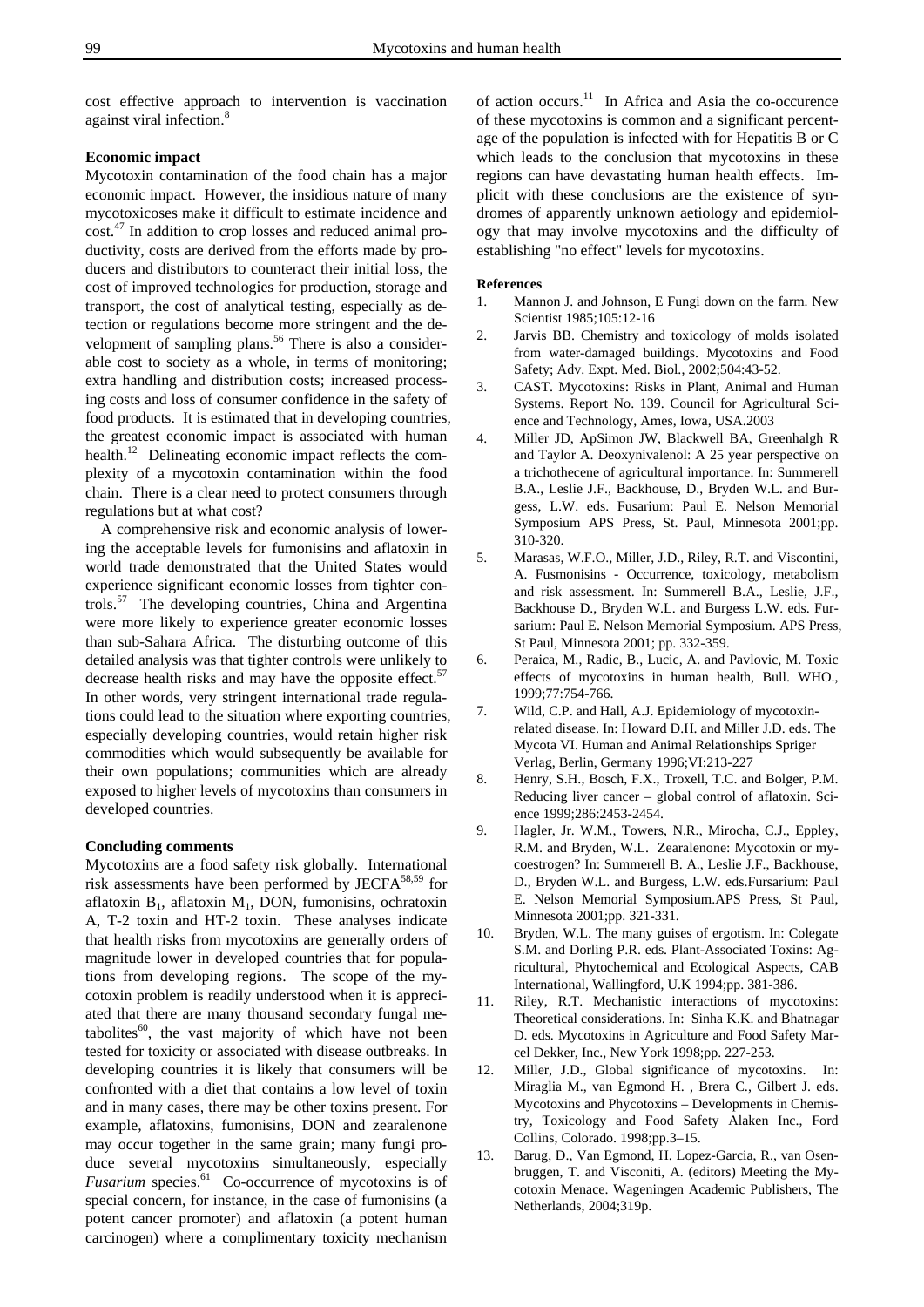- 14. Logrieco, A. and Visconti, A., (editors). An Overview of Toxigenic Fungi and Mycotoxins in Europe. Kluwer Academic Publishers, Dordrecht. 2004;259p.
- 15. Van Egmond, H.P. Aflatoxin  $M_1$  occurrence, toxicity, regulation. In: van Egmond H.P. eds Mycotoxins in Dairy Products. Elsevier Applied Science Publishers, Barking, Essex, England 1989;pp.11-55.
- 16. Veldman, A.J., Meijs, A.C., Borggreve, G.J. and Heeresvan der Tol, J.J Carry-over of aflatoxins from cows' food to milk. Anim. Prod. 1992;55:163-168.
- 17. Leistner, L. Toxigenic Penicillia occurring in feeds and foods. In: Kurata H. and Ueno Y. eds. Toxigenic Fungi – Their Toxins and Health Hazard. Elsevier Science Publishing Company, Inc., New York 1984;pp. 162-171.
- 18. Van Egmond, H.P. and Speijers, G.J.A. Survey of data on the incidence of ochratoxin A in food and feed worldwide. Nat. Toxins 1994;3:125-144.
- 19. Bryden, W.L., Suksupath, S., Taylor, D.J. and Prasongsidh, B.C. Cyclopiazonic acid: Food chain contaminant? In: Acamovic T., Stewart C.S. and Pennycott T.W. eds. Poisonous Plants and Related Toxins CAB International, Wallingford, U.K. 2004;pp. 134-139.
- 20. Pestka, J.J. Fungal toxins in raw and fermented meats. In: Campbell-Platt, G. and Cook P.E eds. Fermented Meats. Blackie Academic and Professional, Glasgow, U. K. 1995;pp. 194-216.
- 21. Richard, J.L. and Thurston, J.R. (editors) Diagnosis of Mycotoxicoses. Martinus Nijhoff, Boston. 1986;411p.
- 22. Cole, R.J. (editor). Modern Methods in the Analysis and Structural Elucidation of Mycotoxins. Academic Press, New York, USA. 1986;471p.
- 23. Pestka, J.J. Application of immunology to the analysis and toxicity assessment of mycotoxins. Food Agric. Immunol., 1994;6:219-234.
- 24. Wild, C.P. and Turner, P.C. The toxicology of aflatoxins as a basis for public health. decisions. Mutagenesis 2002;17:471-481.
- 25. Beardall, J.M. and Miller, J.D. Diseases in humans with mycotoxins as possible causes. In: Miller J.D. and Trenholm H.L. eds . Mycotoxins in Grain: Compounds other than Aflotoxin. Egan Press, St Paul, Minnesota 1994;pp. 487-539.
- 26. Matossian, M.K. (1998) Poisons of the Past. Yale University Press. New Have. 190p.
- 27. Bhat, R.V., Aflatoxins: successes and failures of three decades of research. ACIAR Proceedings 1991;36:77-82.
- 28. Lye, M.S., Ghazali, A.A., Mohan, J., Alwin, N. and Mair, R.C., An outbreak of acute hepatic encephalopathy due to severe aflatoxicosis in Malaysia. Am. J. Trop. Med. Hyg. 1995;53:68-72.
- 29. Shephard, G.S., Mycotoxins worldwide: current issues in Africa. In: Barug D., van Egmond H. Lopez-Garcia R., van Ossenbruggen T. and Visconti A. eds. Meeting the Mycotoxin Menace, Wageningen Academic Publishers, Wageningen, the Netherlands, 2004;pp. 81-88.
- 30. Bhat, R.V., Sherry, P.H., Amruth, R.P. Sudershan , R.V. (1997) A foodbourne disease outbreak due to the consumption of mouldy sorghum and maize containing fumonisis mycotoxins. J.Toxicol.Clin. 1997; 35:249-255.
- 31. Luo, X.Y. Outbreaks of moldy cereals poisoning in China. In: Issues in Food Safety, Toxicology Forum, Inc., Washington DC, USA 1988;pp.56-63.
- 32. Bhat, R.V., Beedu, S.R., Ramakrishna, Y. and Munski, K.L. Outbreak of tricothecene mycotoxicosis associated with consumption of mould-damaged wheat production in Kashmir Valley, India. Lancet 1989;1:35-37
- 33. King, B., Outbreak of ergotism in Wollo, Ethiopia. Lancet 1979;1:1411.
- 34. Dersjant-Li, Y., Verstegen, M.W.A. and Gerrits, W.J.J. The impact of low concentrations of aflatoxin, deoxynivalenol or fumonisins in diets on growing pigs and poultry. Nutr. Res. Rev., 2003;16:223-239.
- 35. Gong, Y.Y., Cardwell, K., Hounsa, A., Egal, S., Turner, P.C., Hall, A.J. and Wild, C.P. Dietary aflatoxin exposure and impaired growth in young children from Benin and Togo: Cross sectional study. Br. Med. J. 2002; 325:20-21
- 36. Elsasser, T.J., Klasing, K.C., Filipov, N. and Thompson, F. The metabolic consequences of stress: Targets for stress and priorities of nutrient use. In: Moberg G.P. and Mench J.A. eds. The Biology of Animal Stress. CABI Publishing, New York. pp 2000;77-110.
- 37. Hendrickse, R.C. Kwashiokor: The hypothesis that incriminates aflatoxin. Paediatrics 1991;88:376-379.
- 38. Raisuddin, S. Toxic response to aflatoxins in a developing host. J.Toxicol. Tox. Rev. 1993;12:175-201
- 39. Bondy, G. and Pestka, J.J. Immunomodulation by fungal toxins. J. Toxicol. Environ. Health 2000;Part B. 3:109- 143.
- 40. Oswald, I.P., Martin, D.E., Bouhet, S, Pinton, P., Taranu, I. and Accensi, F. Immunotoxiological risk of mycotoxins for domestic animals. Food Addit. Contam. 2005;22:354-360.
- 41. Turner, P.C., Moore, S.E., Hall, A.J., Prentice A.M. and Wild, C.P., Modification of immune function through exposure to dietary aflatoxin in Gambian children. Environ. Health Persp. 2003;111:217-220.
- 42. Jiang, Y.I., Jolly, P.E., Ellis, W.O., Wang, J.-S., Phillips, T.D. and Williams, J.H., Aflatoxin $B_1$  albumin adduct levels and cellular immune status in Ghanaians. Int. Immunol. 2005;17:807-814.
- 43. Pestka, J.J., Zhou, R.-R., Moon, Y. and Chung, Y.J. Cellular and molecular mechanisms for immune modulation by deoxynivalenol and other tricothecenes; unraveling a paradox. Toxicol. Let. 2004;153:61-73.
- 44. Cawdell-Smith, A.J., Edwards, M.J. and Bryden W.L. Mycotoxins and abnormal embryonic development. In: Panter KE, Wierenga T.L., and Pfister J.A. eds. Poisonous Plants: Global Research and Solutions. CABI Publishing, Wallingford, UK. 2007 In Press.
- 45. Voss, K.A., Gelineau-vanWaes, J.B. and Riley, R.T. Fumonisins: Current research trends in developmental toxicology. Mycotoxin Res. 2006;22: 61-69.
- 46. Stevens, V.L. and Tang, J., Fumonisin  $B_1$ -induced sphingolipid depletion inhibits vitamin uptake via the glycosylphosphatidylinositol-anchored folate receptor. J.Biol.Chem 1997;272:18020-18025.
- 47. CAST. Mycotoxins: Economic and Health Risks. Report No. 116. Council for Agricultural Science and Technology, Ames, Iowa, USA. 1989
- 48. Christensen, C.M. Storage of Cereal Grains and Products, 2<sup>nd</sup> Ed., Am. Assoc. Cereal Chem., St. Paul, Minnesota. 1974
- 49. Cole, R.J. Technology of aflatoxin decontamination. In: Natori S., Hashimoto K. and Uueno Y. eds. Mycotoxins and Phycotoxins '88 Elsevier Scientific Publishing Co., Amsterdam 1989;pp. 177-184.
- 50. Galvano, F., Piva A., Ritieni, A. and Galvano, G.. Dietary strategies to counteract the effects of mycotoxins: A review. J. Food. Prot. 2001;64:120-131.
- 51. Huwig, A., Freimund, S., Käppeli, O. and Dutler, H. Mycotoxin detoxication of animal feed by different adsorbents. Toxicol. Let., 2001;122:179-188.